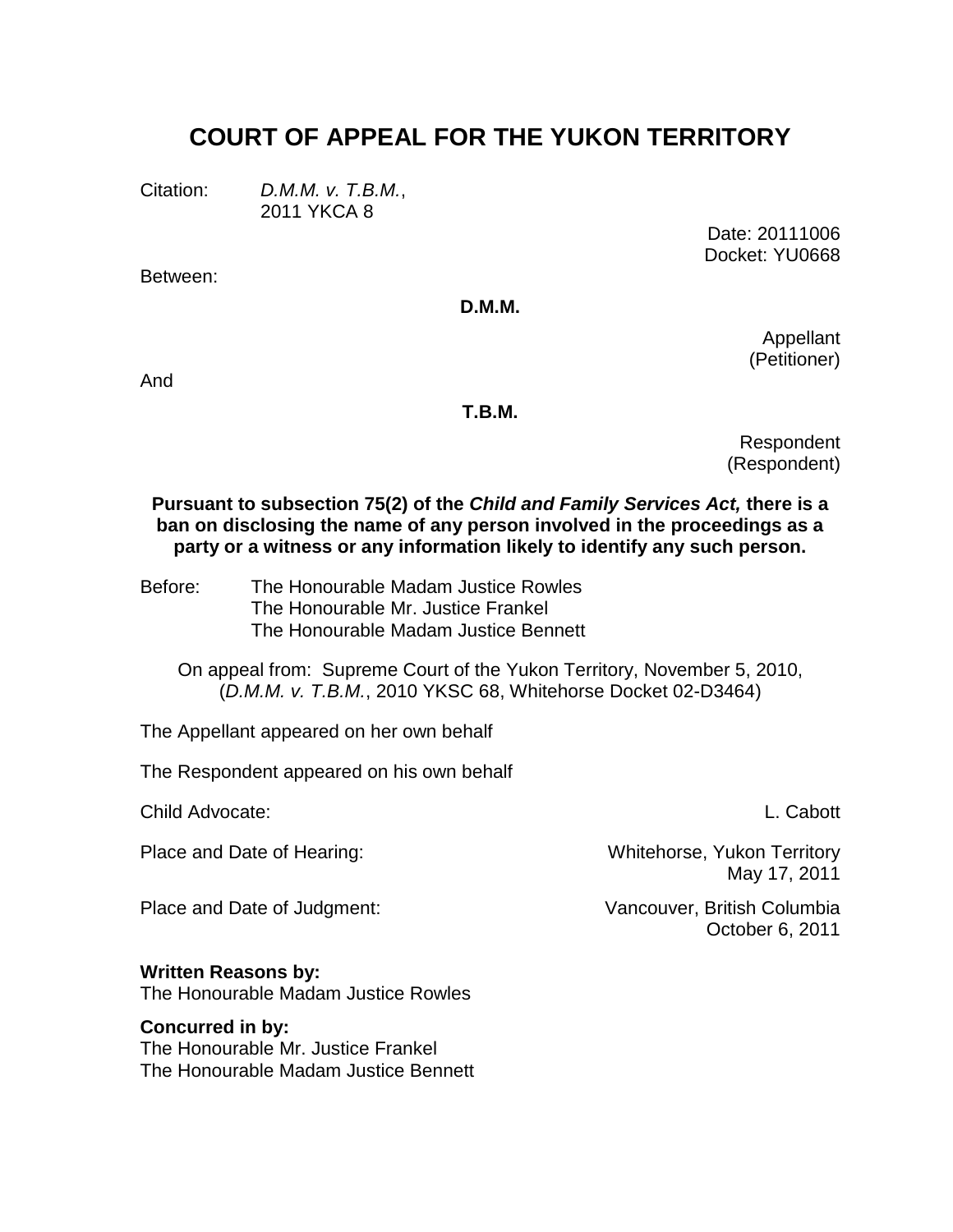# **Reasons for Judgment of the Honourable Madam Justice Rowles:**

[1] This is an appeal from an order dismissing an application to have the judge, who seized himself of the matrimonial proceedings between the parties in 2003, disqualify himself from hearing any further proceedings in the litigation. The appellant also appeals from the order requiring her to "pay to the Respondent \$750.00 in costs, payable by 4 p.m. on December 17, 2010". The judge's reasons for dismissing the application and ordering costs against the appellant are indexed as 2010 YKSC 68.

[2] For reasons to which I will briefly allude later, it may be arguable that this Court does not have jurisdiction to entertain an appeal from the judge's refusal to disqualify himself. Assuming, without deciding, that the "order" dismissing the recusal application may properly be appealed, I am not persuaded that the appeal ought to be allowed. I would allow the appeal of the order for costs. My reasons for reaching these conclusions follow.

## **Background**

[3] Divorce proceedings were commenced by the appellant in 2002. In November 2003, an *ex parte* order was made granting the respondent sole interim custody of the parties' child, R., with supervised access to the appellant: *D.M.M. v. T.B.M.*, 2003 YKSC 71. In December 2003, Justice Gower seized himself of the proceedings. In doing so, he stated that he intended to remain seized of the case "because it is complex and there is a history here". On 25 January 2011, in giving a case management order, the judge said "it is the practice in the Yukon for a judge to become seized of proceedings in a matrimonial case".

[4] It may be helpful to observe at the outset that it is not unusual for a judge to become seized of proceedings in parental alienation or other high conflict family law cases. Such a practice was commented upon by Martinson J. in *A.A. v. S.N.A.,* 2009 BCSC 387 at para. 81. In "One Case–One Specialized Judge: Why courts have an obligation to manage alienation and other high-conflict cases", (2010) 48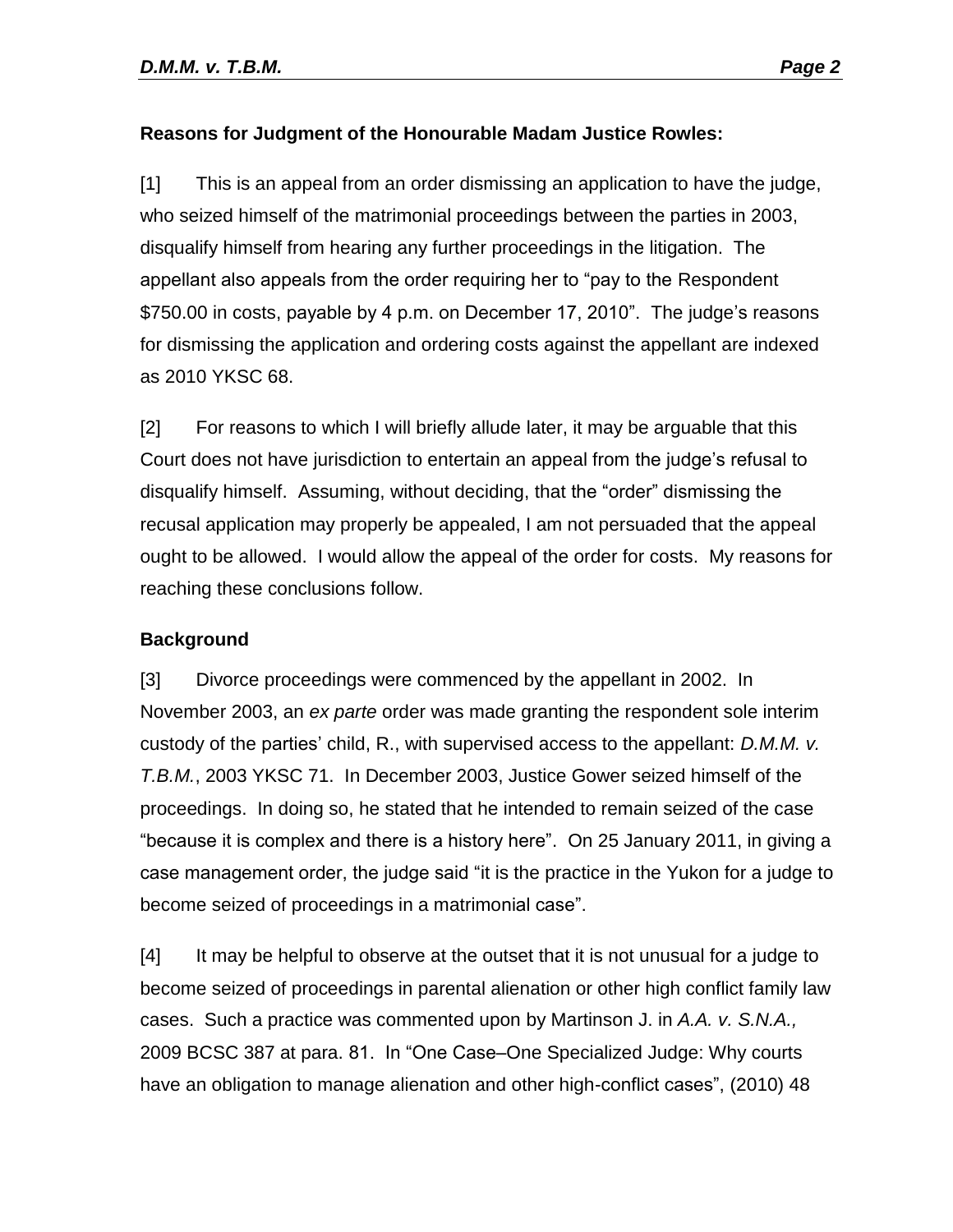Family Court Review 180, she elaborated on the rationalization for adopting such a practice.

[5] This is not a parental alienation case but it is one in which there has been a substantial and on-going conflict over the appellant's exercise of access to the parties' son. A brief history of the proceedings reveals the nature and extent of the conflict.

[6] R. lives with the respondent in Whitehorse. The appellant formerly lived in Whitehorse but moved to Edmonton in September 2006, where she continues to reside. Since 2007, her right of access has been exercisable in Whitehorse, but not in Edmonton.

[7] In January 2004, Justice Gower made an order that R. have no direct or indirect contact with T.M., the person with whom the appellant was then living in Whitehorse: *D.M.M. v. T.B.M.,* 2004 YKSC 71. The underpinning for that order was the violence T.M. had directed toward the appellant and R., which had earlier prompted the appellant to apply for an emergency intervention order under the *Family Violence Prevention Act*, R.S.Y. 2002, c. 84.

[8] Except for her relationship with T.M. and its implications in relation to her ability to provide care for R., there has never been any suggestion that the appellant's skills as a parent were inadequate. In his reasons given in January 2004, Justice Gower observed that R.'s best interests would be served by maximum contact with the appellant; however, issues over access have continued to come before the courts.

[9] A child advocate was appointed. When applications have been brought before the court in this case, the child advocate has provided information about R., including the views he has expressed on various matters. The child advocate has also made suggestions about methods of accommodating the appellant's exercise of access.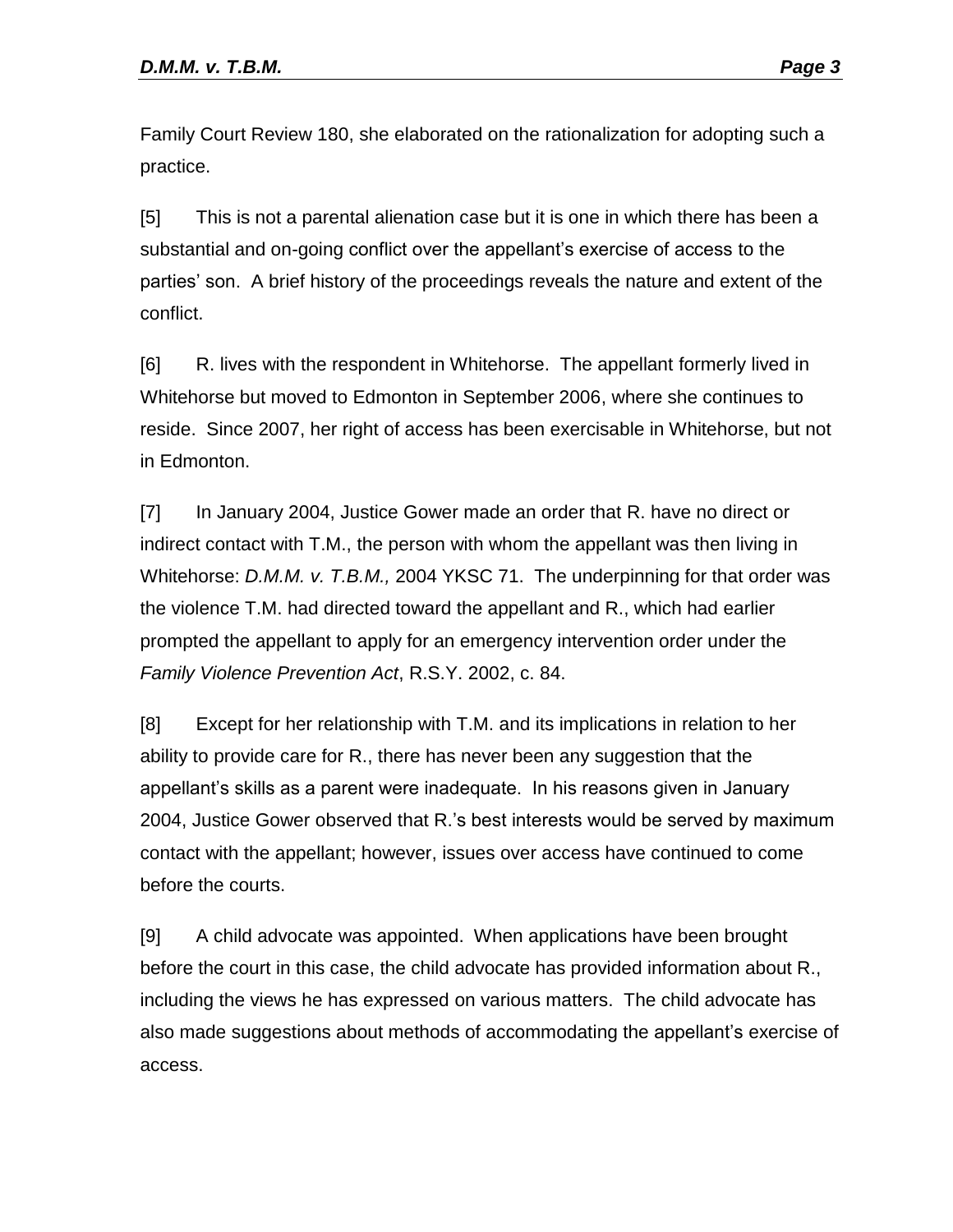[10] In February 2006, the appellant applied for a variation of the interim access order to allow T.M., with whom she was then expecting a child, to have supervised access to R. As well, the appellant sought an order that, when in public places such as churches, soccer games, shops and other events where other people were present, that T.M. have unsupervised access. R. was then 8 years of age. The child advocate supported the application for supervised access on the grounds that the child had recently expressed a desire for access to T.M. and any risk was manageable by supervision. Various reports were put before the court at that time. A report from Dr. Lee Titterington recommended a gradual increase in supervised access by T.M. to R. In his report, the appellant's family doctor expressed the view that T.M. ought to have full access. In a Custody and Access Report Update, Mr. G.S. Powter stated that "for a variety of reasons, [T.M.] still figured prominently in the boy's mind."

[11] In *D.M.M. v. T.B.M.*, 2006 YKSC 9, Justice Gower declined to vary his earlier interim order. In doing so, he noted the case authorities which discourage applications to vary interim orders on the ground that maintaining the *status quo* pending trial is preferable to having contentious issues involving children decided on conflicting affidavit material. As his reasons indicate, the issue that concerned him on that application was the risk of harm T.M. might pose to R. if T.M. had access. Among other things, the judge noted T.M.'s criminal record which consisted of 26 convictions between 1992 and 2004 including sexual assault, assault causing bodily harm, common assault, fraud, attempted fraud and breach of probation.

[12] The appellant subsequently moved from Whitehorse to Edmonton, Alberta. In September 2006, the parties consented to an order that allowed the appellant to exercise access in Edmonton, as well as in British Columbia or the City of Whitehorse.

[13] On 22 February 2007, on application of the respondent, supported by the child advocate, Justice Gower made an order restricting the appellant's exercise of access to Whitehorse unless the parties agreed otherwise in writing: *D.M.M. v.*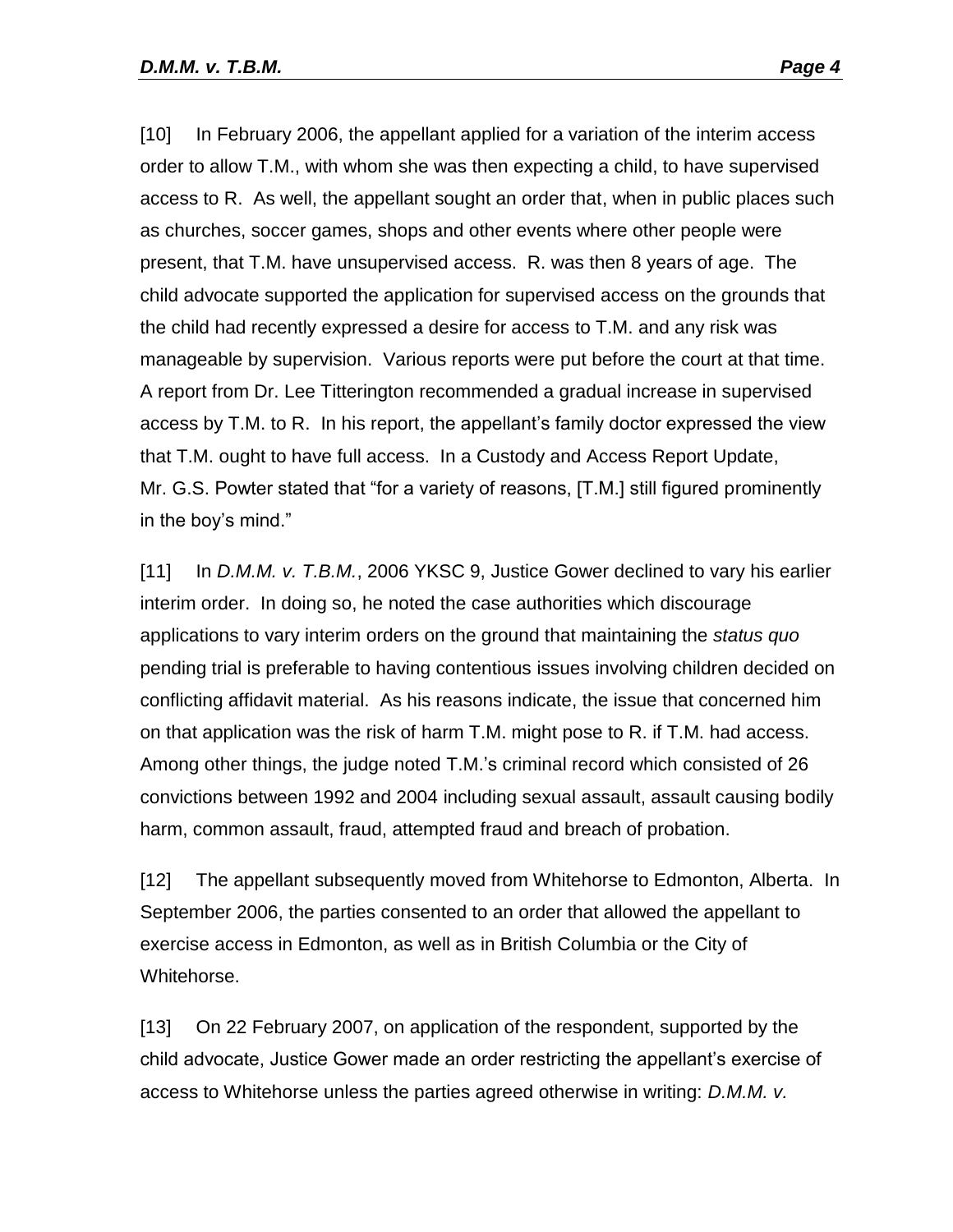*T.B.M.*, 2007 YKSC 12. The application was prompted by the appellant's having permitted breaches of an order made under s. 810 of the *Criminal Code,* R.S.C. 1985, c. C-46, by allowing T.M. to stay overnight in the same home as R. Later, R. lied to the respondent regarding contact with T.M. in order to protect the appellant. Justice Gower's reasons for placing the restriction on the appellant's exercise of access is stated in para. 22 of his reasons:

[22] Having read the affidavit material referred to in submissions, as well as taking into account my familiarity with this file since December 2003, I am satisfied that it is in the child's best interests to vary para. 19 of the CRO [corollary relief order], and any other related provisions which may have to be consequentially amended, such that the mother's access to R. shall take place in the City of Whitehorse only, unless otherwise agreed to in writing by the parties. I recognize that this will create significant hardship for the mother, as she has only just recently completed her move from Whitehorse to Edmonton and has taken up relatively lucrative employment there. Indeed, at the time the CRO was agreed to on September 7, 2006, the impending move by the mother was generally understood to be a major factor. On the other hand, the mother is the author of her own inconvenience and misfortune. She has known of this Court's concern, and the concern of the father, about T.M. for several years now. It is therefore beyond my comprehension how she felt she could allow R. and T.M. to be together under the same roof in the family home, without these kinds of consequences befalling her.

[14] In September 2008, the appellant made an application to permit her to exercise access in Alberta. She also sought an order recommending that an updated custody and access report be prepared. That application was dismissed: *D.M.M. v. T.B.M.*, 2008 YKSC 77.

[15] In June 2009, the appellant made a further application to vary the February 2007 order and again sought a recommendation that an updated access and custody report be prepared. R. was then almost 12 years of age. At that time, both the appellant and T.M. were living in Edmonton but, according to the appellant's affidavit material, they were separated. They have two young daughters and, as a result, there was some contact between T.M. and the appellant. According to the material, T.M. had formed a new relationship with another woman with whom he had a child. The child advocate, who reported to Justice Gower that R. had expressed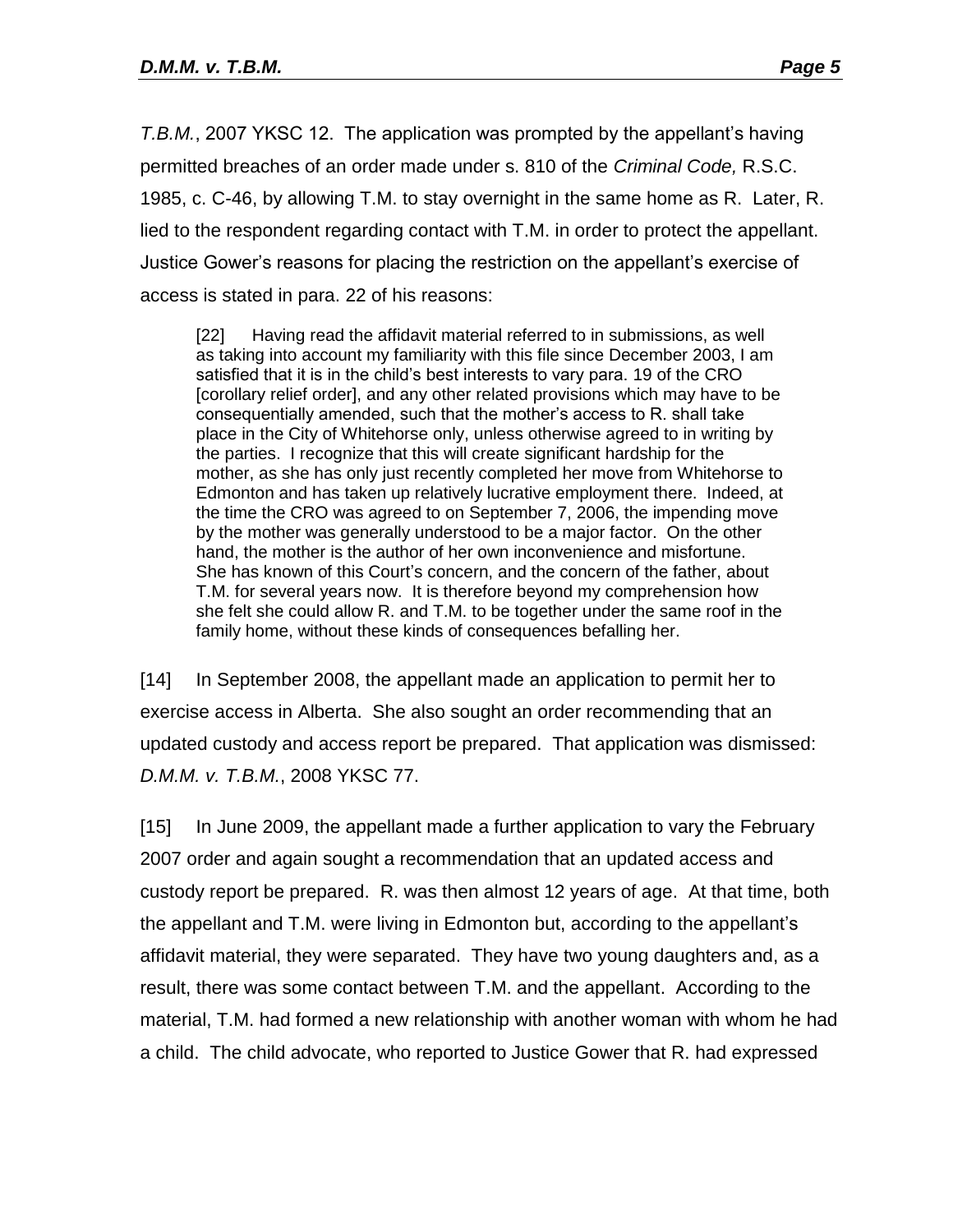an interest in reconnecting with his mother, supported the application for an updated report.

[16] The appellant had exercised access to R. in British Columbia, where her parents live, but the purpose of the 2009 application was to enable R. to come on visits to her home in Edmonton. Edmonton is also the place where R. could become acquainted with his half-siblings.

[17] Justice Gower dismissed the appellant's application to vary the prior order on the ground that no material change in circumstances had been shown: *D.M.M. v. T.B.M.*, 2009 YKSC 50. The appellant appealed that order.

[18] The appeal was heard by this Court on 19 May 2010 and judgment was reserved. After the appeal was argued, but before judgment was rendered, the parties consented before another judge to an order dated 4 June 2010 which recommended "that a comprehensive and thorough Custody and Access Report be prepared ...".

[19] On 22 July 2010, reasons for judgment on the appeal were issued: 2010 YKCA 6. The question of whether a change in circumstances had been shown was considered. The judgment of the majority effectively reversed the dismissal of the appellant's application to vary. The court recommended to the Director that an updated custody and access report be prepared and ordered that the question of access be remitted to the trial court for reconsideration following receipt of the updated report. In her reasons, Garson J.A. summarized the majority's conclusions as follows:

[31] I turn now to the question of the evidence before the chambers judge of a material change in circumstances, necessary to ground either of the applications before him.

[32] In summary, in 2007 the mother claimed to have been separated from T.M. for about one year. She had two young children, children of T.M. Both she and T.M. had moved from Whitehorse to Edmonton. There was evidence that the mother had permitted contact between T.M. and the child in breach of a court order.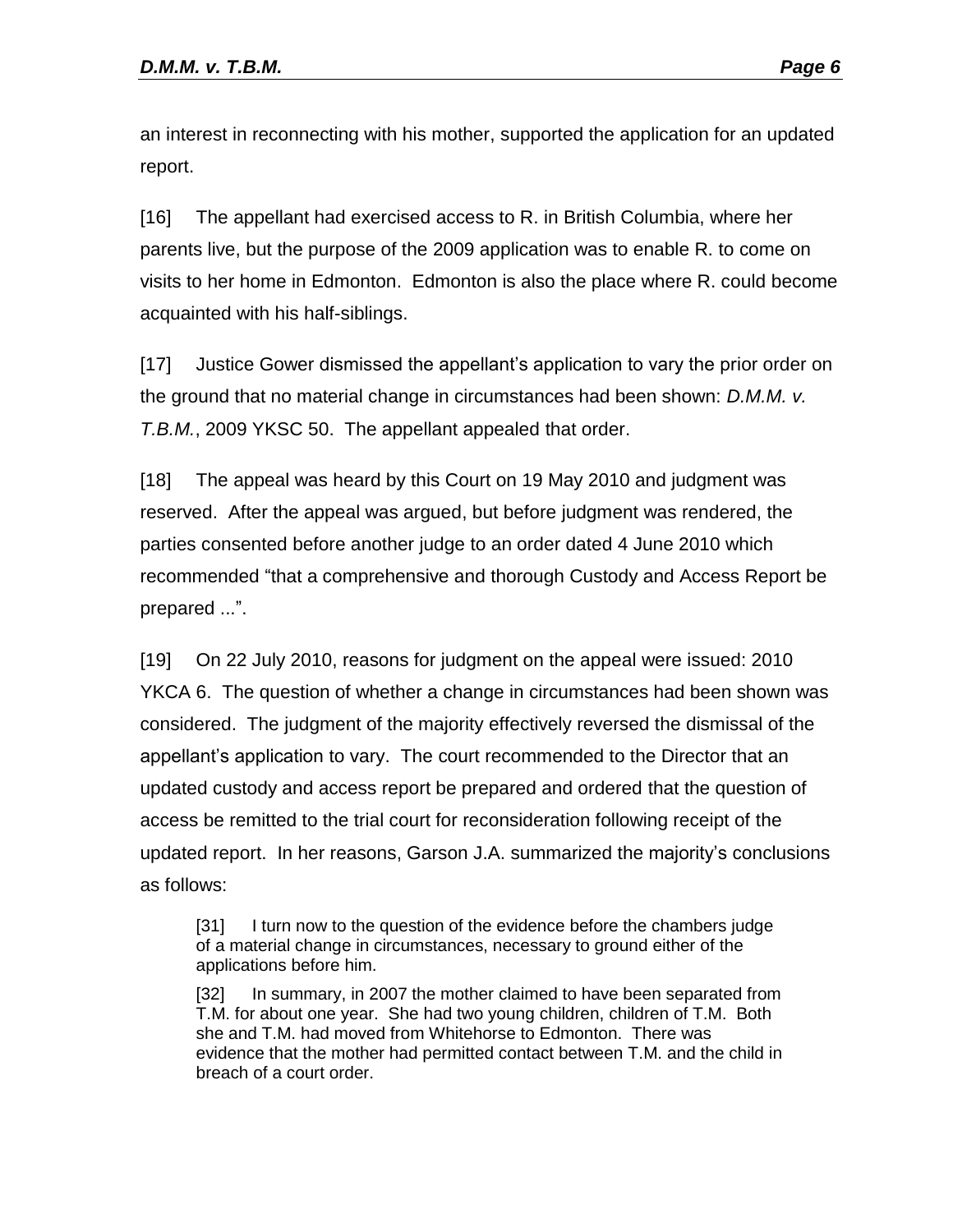[33] By June 2009, the time of the order under appeal, the child was now 12, and continued to communicate a desire to see his mother. T.M. had formed a new relationship and had a child with the new partner. Almost seven years had elapsed since the assault on the child.

[34] In my view this lapse of time and these changes in circumstances were sufficient to merit consideration by the chambers judge in the context of considering the mother's application for a custody and access report.

[35] While I recognize that the decision to order such a report is a discretionary one, that discretion must be exercised on a principled basis. In my view the chambers judge gave insufficient regard to the importance of the child's best interests in being afforded an opportunity to have some relationship with his mother. T.M.'s history of violence towards the mother and child is significant and justified the chambers judge's reluctance to reinstate unsupervised access in Edmonton without assurances gleaned from a further investigation. However, the mother's alternative application addressed a desire for further investigation to provide independent evidence to the court, and was also based on a change of circumstances including the length of time she claimed to have been separated from T.M. (about 3 years).

[36] As described above, the chambers judge gave brief reasons for his refusal to order a new or updated custody and access report. He ignored the evidence that regardless of whether the mother and T.M.'s lives were "comingled", they were separated. Importantly, he did not address the best interests of the child, and the statutory requirement to foster a relationship between the mother and the child. The apparent change in the circumstances of the mother as well as the age of the child required that he address the question of whether a new custody and access report might reveal a means to afford some safe access between the mother and the child. He erred in considering the application only on the basis of the mother's submission "that there would be no harm" in ordering such a report. The refusal to order such a report essentially leaves the mother and child in a hopeless position of not being able to see each other except rarely and away from a natural home setting, and then, in the absence of meaningful access, in not being able to satisfy the court that it may be in the child's best interest to be afforded access.

[20] As a result of this Court's decision, the question of the appellant's access will have to be reconsidered in the trial court after the new report has been received. The appellant's application for Justice Gower to recuse himself was filed on 10 August 2010, less than three weeks after this Court released its decision in the appeal from Justice Gower's order refusing to vary his 2007 order.

[21] The appellant's application sought an order that Justice Gower recuse himself "from further hearings and all matters pertaining to this case based on a perception of a reasonable apprehension of bias". When the application first came before him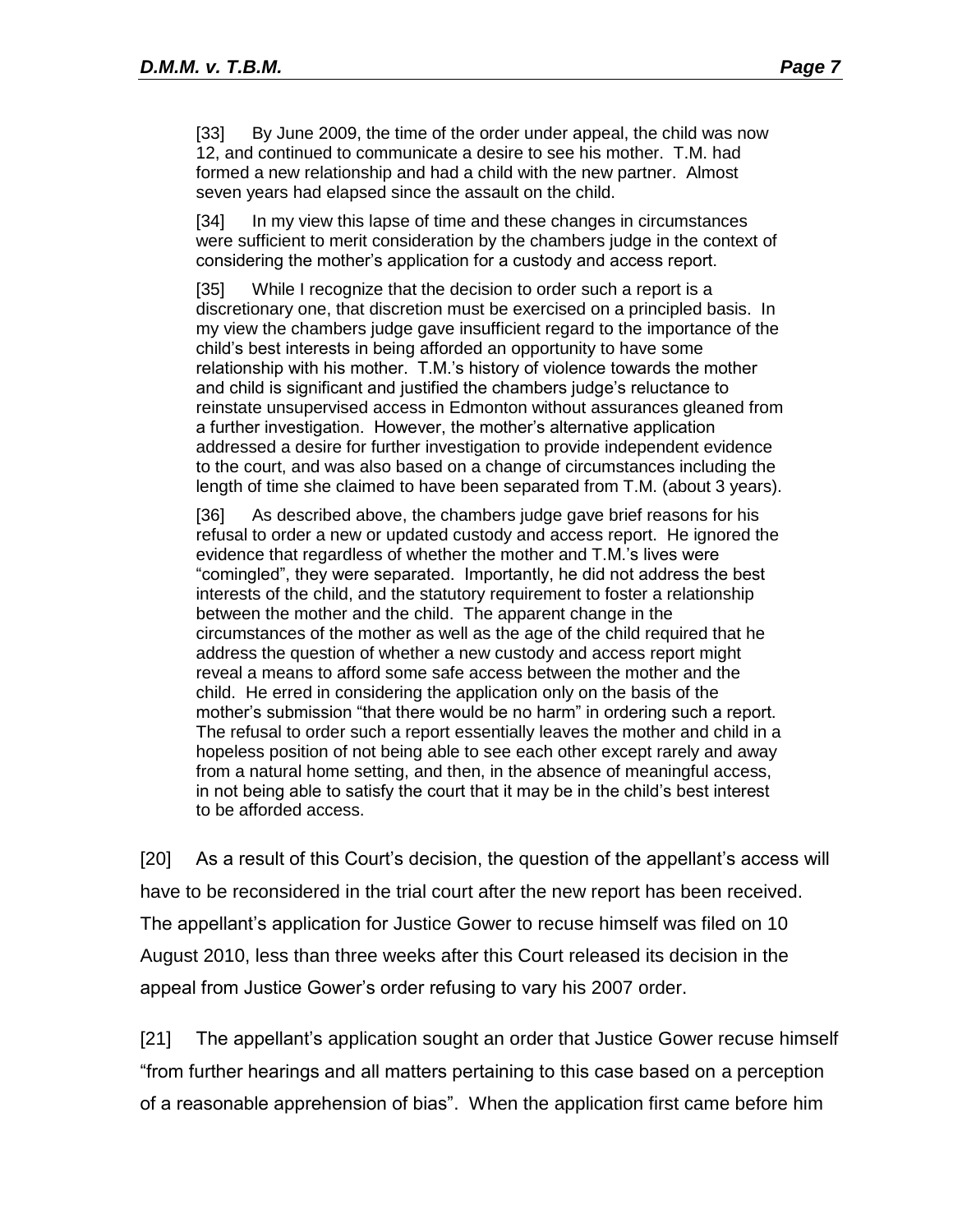on 1 September 2010, Justice Gower indicated to the appellant that her affidavit material might not meet the standard of cogent evidence needed to displace the presumption of impartiality, and told her that it was her responsibility to put evidence before the court that would indicate bias on his part or that would give rise to a reasonable apprehension of bias. The appellant was given a six-week adjournment in order to put evidence before the court.

[22] The hearing of the appellant's recusal application resumed on 18 October 2010. The appellant said she had chosen not to file any further material because of timing, costs, and her concerns about how the material would be received and interpreted.

[23] On 5 November 2010, Justice Gower dismissed the appellant's application for him to recuse himself and ordered that she pay costs to the respondent.

[24] It is convenient to note here that in his decision on the recusal application, Justice Gower expressed support for the recommendation that an updated report be prepared (para. 48):

... I once again urge the Director to accept the recommendation of this Court in the order made June 4, 2010, that a second update to the original Custody and Access Report be prepared, as that may well expedite a resolution to this existing problem regarding the petitioner's access which will be in the child's best interests.

[25] I note as well that after the parties and the child advocate had filed their factums on this appeal, the Director, in a letter dated 15 April 2011, agreed to proceed with an updated assessment and report.

[26] The fact that the Director has agreed to proceed with an updated report does not limit or eclipse the appellant's arguments on her appeal from the order dismissing her recusal application. I say that because, regardless of what the updated assessment report may recommend, the report cannot be dispositive of the access issues. In the end, what order is made on the issue of the appellant's exercise of access to R. is a matter for the courts to determine.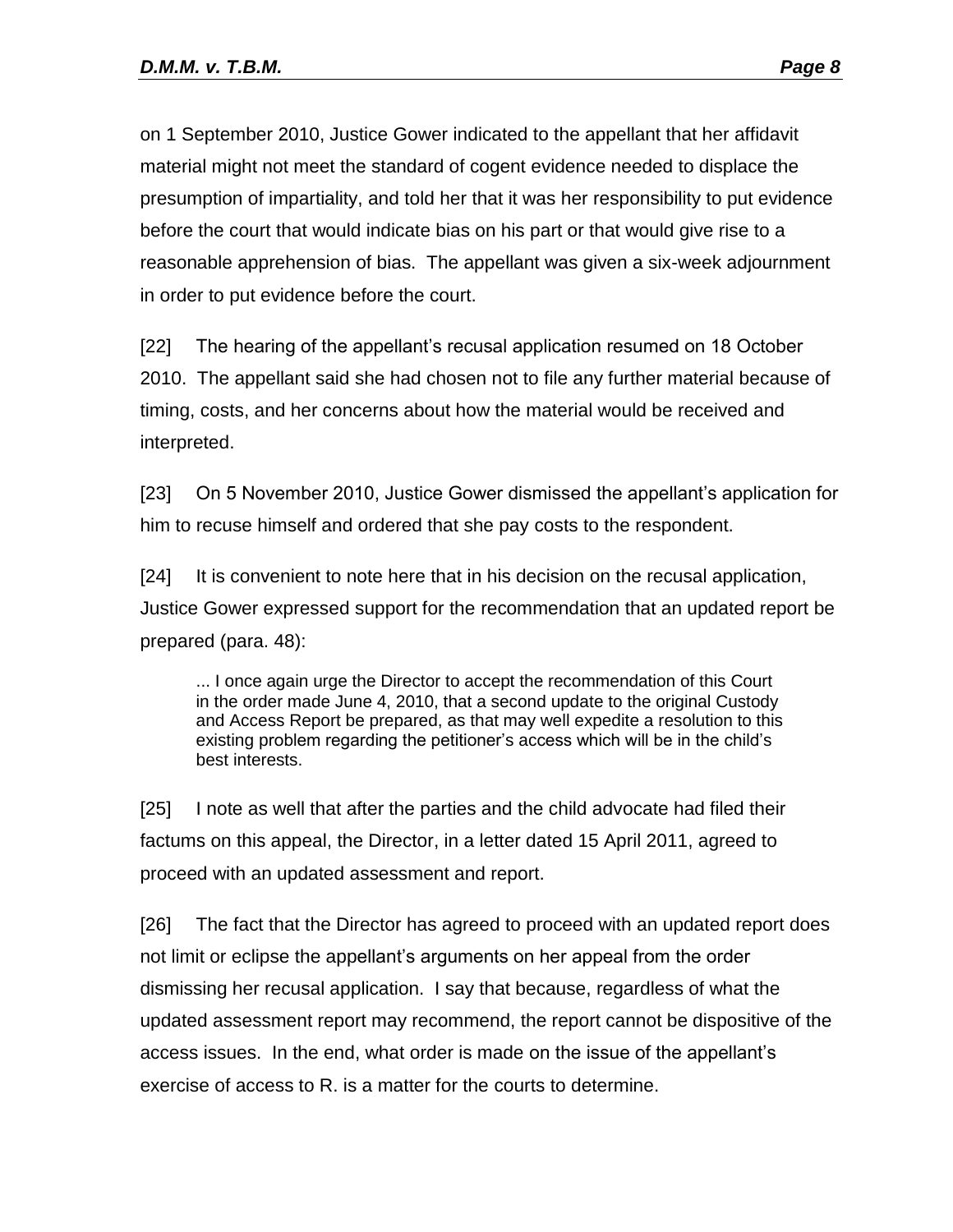[27] The appellant appeared on her own behalf before us, as she had before Justice Gower. The thrust of her submissions on the recusal application at both appearances was that Justice Gower, who had heard the many applications concerning the appellant's exercise of her access to her son, could no longer be regarded or perceived as impartial in deciding the issues between the parties. Among other things, the appellant submitted that his lack of response to the need for an updated custody and access report in the face of her own changed circumstances and her son's expressed desire to visit with her, demonstrated his lack of impartiality. In support of her application she also argued that Justice Gower had: made findings of fact based on untested affidavit evidence and without proper examination of the evidence; given credence to alarming statements and assumptions without scrutiny; and not followed the law.

[28] The appellant placed considerable emphasis on Justice Gower's comment that "the Court of Appeal decision really hasn't changed things ..." In her submission, the comment was illustrative of the judge's lack of impartiality. The appellant contended that the "hopeless position" of the appellant and R. was essentially the consequence of the judge having remained seized of the case after having lost his objectivity or detachment in relation to the issues.

[29] In his reasons declining to recuse himself, Justice Gower said the following about the comment he had made:

[16] The fourth argument advanced by the petitioner arises from my statement, at an appearance on July 28, 2010, that the Court of Appeal judgment in this case, cited above, "really hasn't changed things". She further deposed that this alleged statement "alarms" her because she believes the Court of Appeal did give "a direction" which was "not the same" as my previous rulings.

[17] I have obtained a transcript of that appearance which confirms I made the statement in the following context:

"The other issue is that the Court of Appeal decision really hasn't changed things other than to make a recommendation, or other than to order that this Court make the appropriate recommendation for an updated custody and access report. That's been done. You tell me, and Ms. Cabott will update me in a minute here, that Family and Children's Services is not prepared to go ahead with an update. But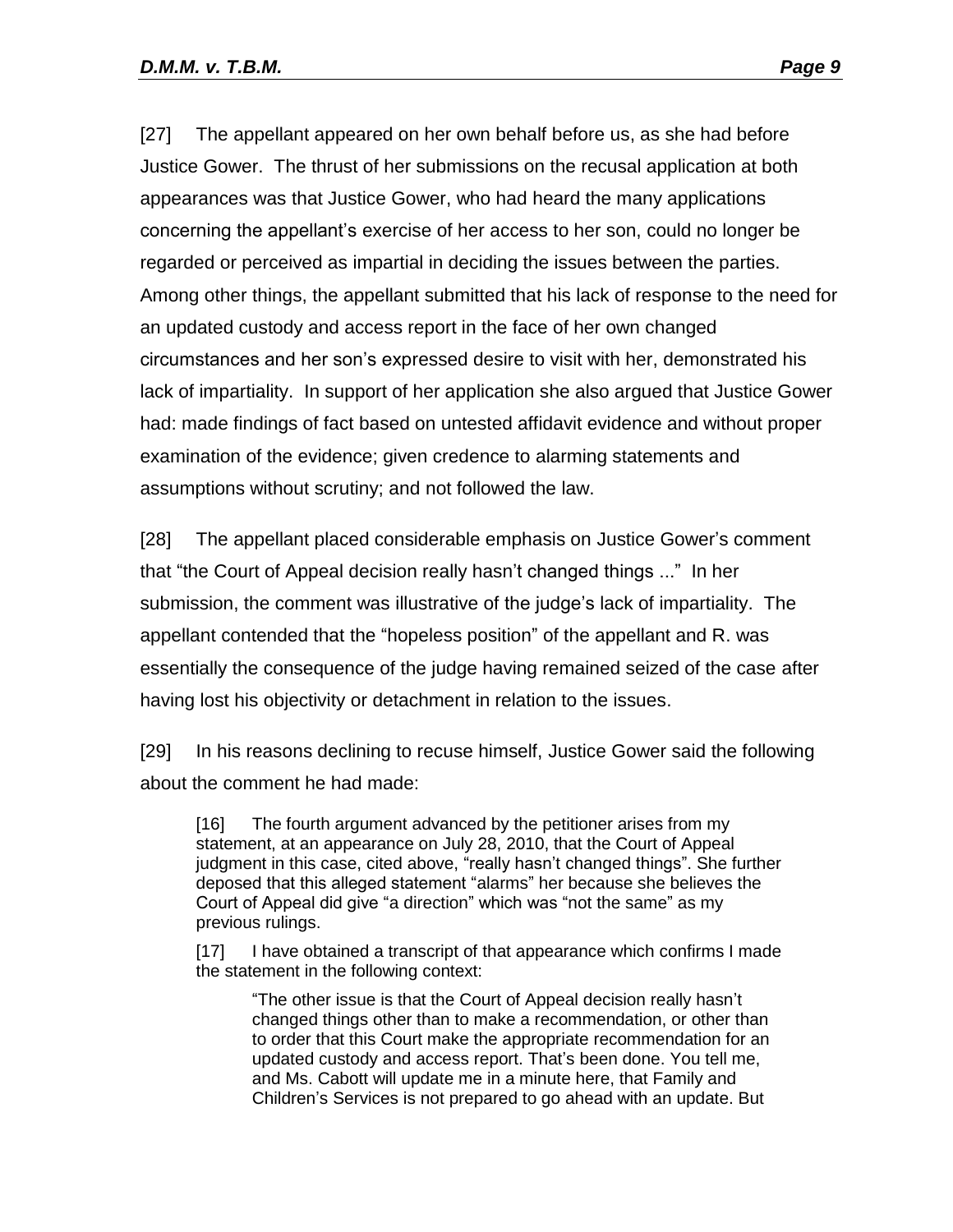what the Court of Appeal decision clearly says is that, and I'm reading from you - reading to you from paragraph 35:

> T.M.'s history of violence towards the mother and child is significant and justified the Chambers Judge's reluctance to reinstate unsupervised access in Edmonton without the assurances gleaned from a further investigation.

And without assurances gleaned from a further investigation I'm not in a position to make any changes to the consent corollary relief order. I mean, that's what the Court of Appeal is saying. They said yes, in their view, two of the three judges felt that there was a significant change in circumstances to justify an updated custody and access report; yes, they did go that far, but that's as far as they went. Not that unsupervised access was all of a sudden acceptable."

[18] The petitioner failed to provide any particular reference to any passages in the Court of Appeal's judgment to support her interpretation that the Court "gave a direction" which differed from the substance of my earlier decisions.

[19] The appeal was from my decision of June 24, 2009 dismissing the petitioner's application to vary an order I made on February 22, 2007, requiring that her access with R. take place in Whitehorse, unless the parties otherwise agreed in writing. The petitioner also applied at that time for an update to the Custody and Access Report by psychologist, Geoffrey Powter, the original of which was dated January 30, 2004, and which was updated September 15, 2005. The majority of the Court of Appeal only allowed the appeal in respect to the request for the update to the Custody and Access Report. In that regard, the majority appeared to be persuaded that: the petitioner had been separated from T.M. (not the respondent, T.B.M.) since about 2006; that by June 2009, R. was 12 years old and had a desire to see his mother; and almost seven years had elapsed since T.M.'s assault on R (see paras. 12, and 32-34 of the decision). The majority felt that these changes and circumstances were sufficient to merit consideration of the petitioner's request for an update to the Custody and Access Report. (Interestingly, subsequent to the decision appealed from in June 2009, and prior to the hearing of the appeal in May 2010, the parties and the child advocate had already consented to an order made by another judge of this Court for what effectively would be an updated Custody and Access Report.) In the result, the Court of Appeal remitted the petitioner's application to vary access back to this Court for "for reconsideration following receipt of the updated custody and access report" (para. 37). The Court did not disturb my decision denying the petitioner unsupervised access with R. in Edmonton.

[20] Thus, to the extent that the Court of Appeal did not interfere with my Order restricting the petitioner's access to R., then in fact the Court's judgment did not practically change the status quo regarding access. In this context, my statement that the decision "really hasn't changed things" cannot give rise to a reasonable apprehension of bias.

[Footnotes omitted.]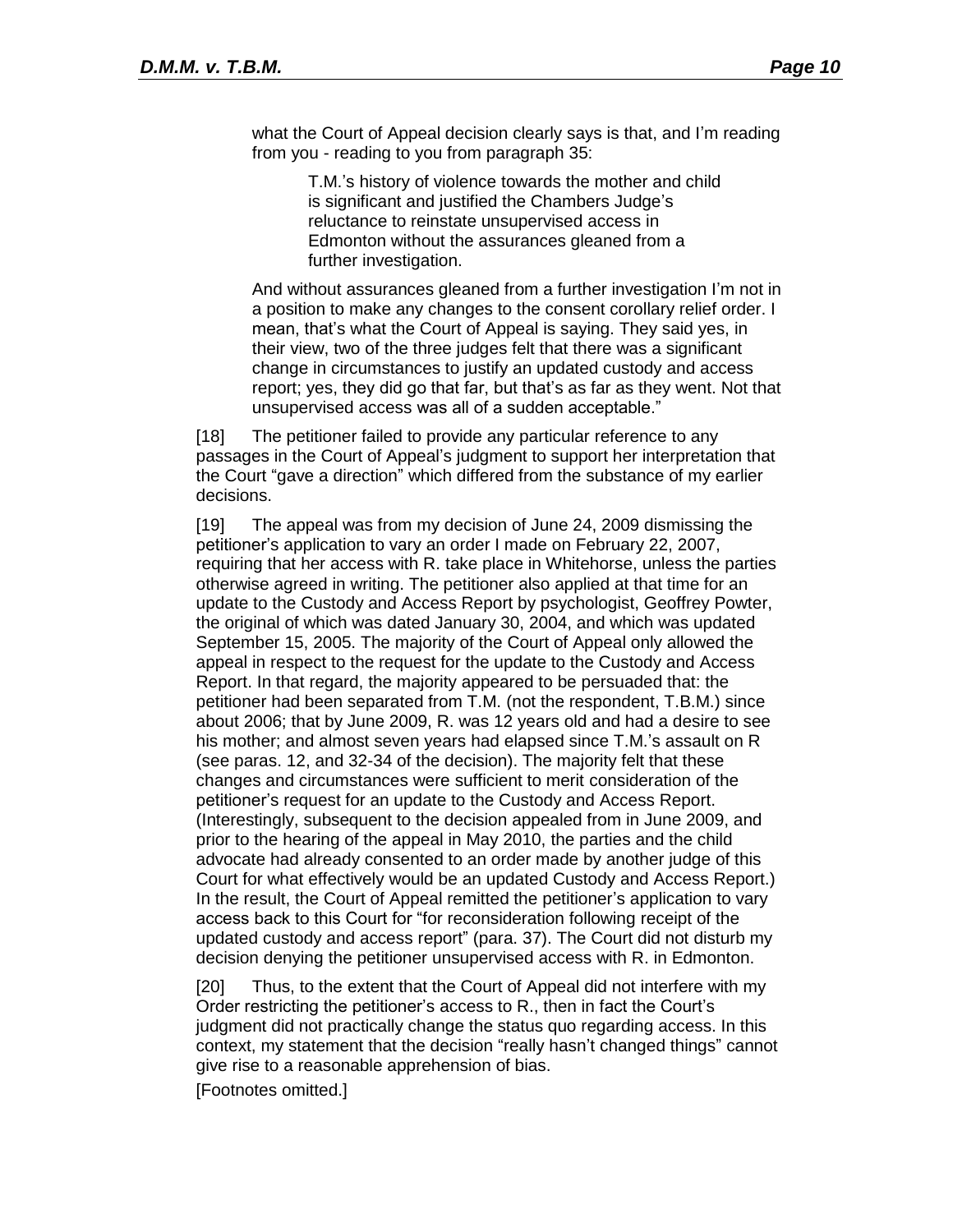[30] The essence of the appellant's argument on the appeal is that, as a consequence of this Court's reasons, a new perspective must be brought to the case in order to recognize the changed circumstances. For that reason, a new judge is required to hear the proceedings on the issue of access when it is remitted to the trial court. From his reasons, it is apparent that a similar argument was made to Justice Gower for he said, under the heading "New Perspective", the following:

[21] The fifth argument made by the petitioner was that the Court of Appeal's judgment demonstrates that "a new perspective" is called for in future adjudications on this matter. As I indicated earlier, in her affidavit, the petitioner referred to statements from the Court of Appeal which identify concerns about past decisions I have made on this file. However, she failed to provide any particular references to passages in the judgment to support that interpretation. Further, apart from the majority disagreeing with me on whether there had been a sufficient change in circumstances to justify an update to the Custody and Access Report, there were no comments questioning my impartiality or identifying any concerns about my previous decisions in this action.

[22] Consequently, the petitioner's argument on this point amounts to nothing more than her interpretation of what the majority of the Court of Appeal intended by their words.

## **A Preliminary Question on the Appeal**

[31] Although not argued before us, there may be a question about whether an "order" made by a judge on a disqualification application may be appealed as if it were an interlocutory order. The question has been raised in an article by Geoffrey S. Lester, "Disqualifying Judges for Bias and Reasonable Apprehension of Bias: Some Problems of Practice and Procedure", (2001) 24 Advoc. Q. 326. Lester argues that, as a matter of principle, a motion that a judge disqualify him or herself is not cognizable, and an interlocutory appeal from such a decision cannot properly be brought (at 342). Lester explains at 343:

The decision to continue or to stand down is in no real sense a "judgment" ... [T]here is no exercise of judicial power or adjudication because there is no authoritative and binding decision in a suit between subject and subject or between the sovereign and subject ...

[Footnotes omitted.]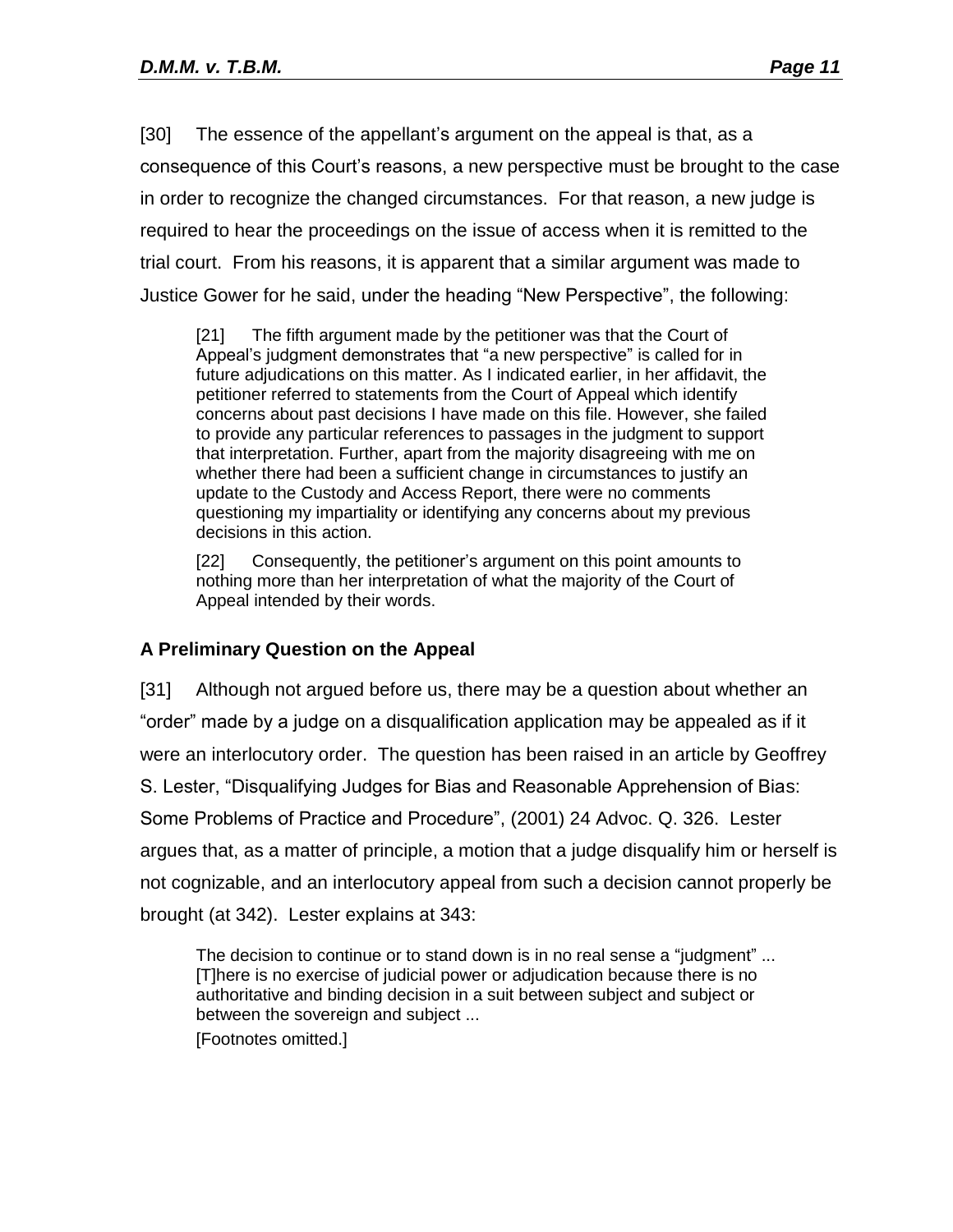[32] In Lester's view, an "order" that a judge not recuse himself cannot be a "curial order" because it does not require a party to do or refrain from doing something, nor is such a decision enforceable or appealable on an interlocutory basis (at 343-344 n. 87 and 346). Lester acknowledges that the practice is to the contrary but points out that the issue he raises seems never to have been addressed in the common law provinces in Canada. He suggests as an alternative that a party seeking judicial disqualification should bring an application that the matter be adjourned and relisted before another judge on the grounds of reasonable apprehension of bias. An order of this sort, he posits, could be appealed.

[33] I am reluctant to express an opinion on the question of this Court's jurisdiction to hear an appeal from Justice Gower's order without the advantage of hearing argument on the matter. In any event, it seems preferable to consider the merits of the appeal, given the nature of the underlying issues which may well have an impact on the best interests of parties' child.

#### **Analysis**

[34] The appellant's application for Justice Gower to disqualify himself from hearing any further proceedings on account of bias or a reasonable apprehension of bias, was filed shortly after this Court released its decision on the appeal from Justice Gower's June 2009 order. In his June 2009 decision, Justice Gower declined to vary his prior access order and declined to recommend that an updated report be prepared. It appears that the appellant, having been largely successful on the appeal, became apprehensive that, if the issue of her exercising access in Edmonton were to go back before the same judge, she would find herself and R., in the words of Garson J.A., in the same "hopeless position of not being able to see each other except rarely and away from a natural home setting" (para. 36). The appellant's apprehension about the same judge again hearing her application appears to have been triggered, at least in part, by Justice Gower's comment that the appeal "really hasn't changed things".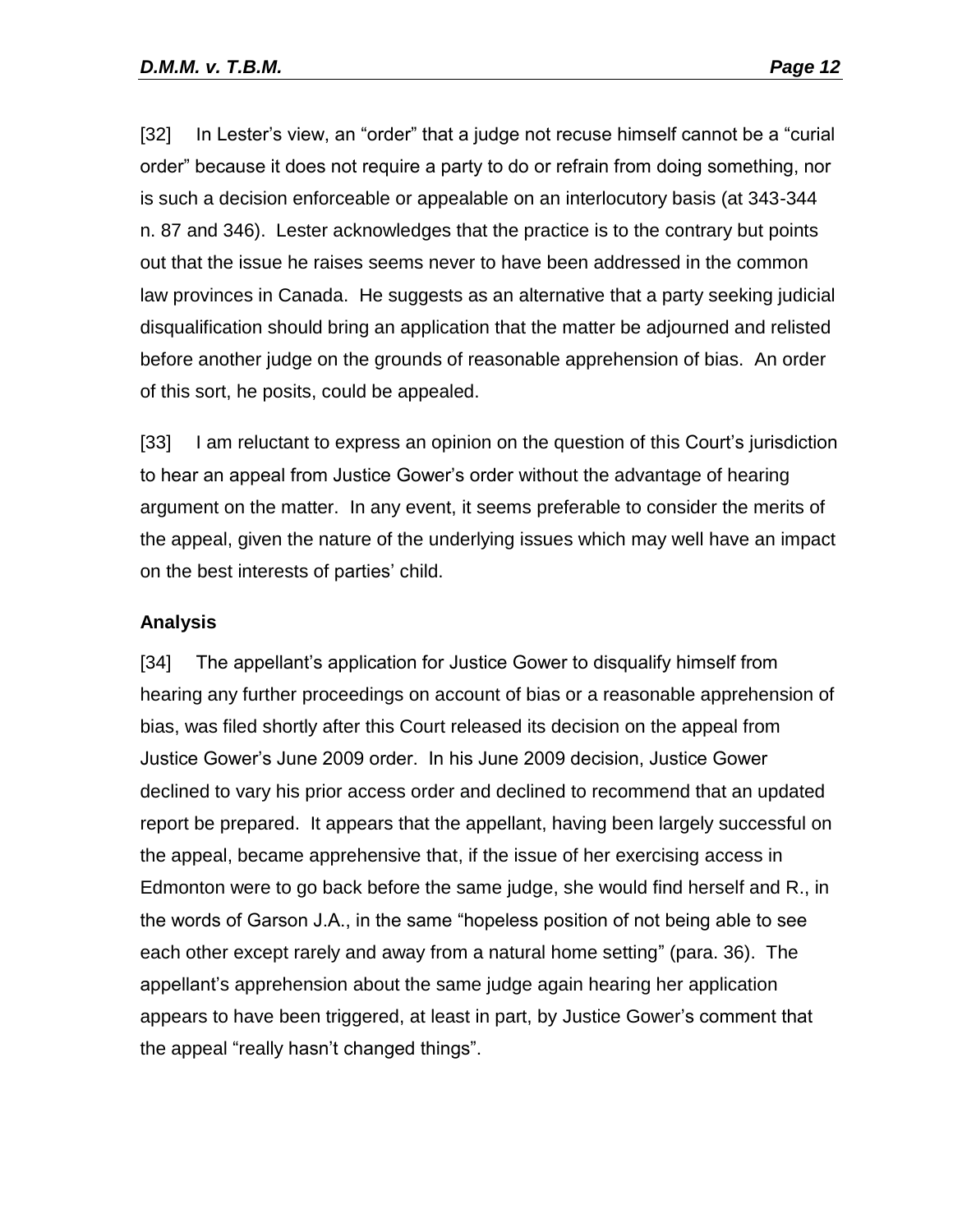[35] The appellant may well have been apprehensive about the same judge again hearing the application to vary his 2007 order, but the standard that must be applied on a recusal application is an objective one. In *Wewaykum Indian Band v. Canada,*  2003 SCC 45, [2003] 2 S.C.R. 259 at para. 60, the Supreme Court of Canada reiterated the principle to be applied:

In Canadian law, one standard has now emerged as the criterion for disqualification. The criterion, as expressed by de Grandpré J. in *Committee for Justice and Liberty v. National Energy Board, supra*, at p. 394, is the reasonable apprehension of bias:

... the apprehension of bias must be a reasonable one, held by reasonable and right minded persons, applying themselves to the question and obtaining thereon the required information. In the words of the Court of Appeal, that test is "what would an informed person, viewing the matter realistically and practically – and having thought the matter through – conclude. Would he think that it is more likely than not that [the decision-maker], whether consciously or unconsciously, would not decide fairly."

[36] There is a strong presumption of judicial impartiality. For that reason, the grounds advanced to support a request for disqualification must be serious and convincing, and the party who is arguing for recusal carries the burden of establishing that circumstances exist that justify a finding that the judge must be disqualified: *Wewaykum Indian Band* at para. 59.

[37] In *R. v. S. (R.D.),* [1997] 3 S.C.R. 484, at para. 112, the Supreme Court of Canada held that Canadian law requires that a real likelihood or probability of bias be demonstrated, stating that a "mere suspicion" is not enough. Additionally, the reasonable person, about whom reference is made in the governing test, must be "informed", that is, a reasonable person must be informed not only of the relevant circumstances of the particular case, but also of the tradition of integrity and impartiality that are the backdrop for our judicial system and which are reflected in and reinforced by the judicial oath.

[38] In *Committee for Justice and Liberty et al. v. National Energy Board et al.,*  [1978] 1 S.C.R. 369 at 395, de Grandpré J., dissenting, discussed the reasonable apprehension standard with these reminders: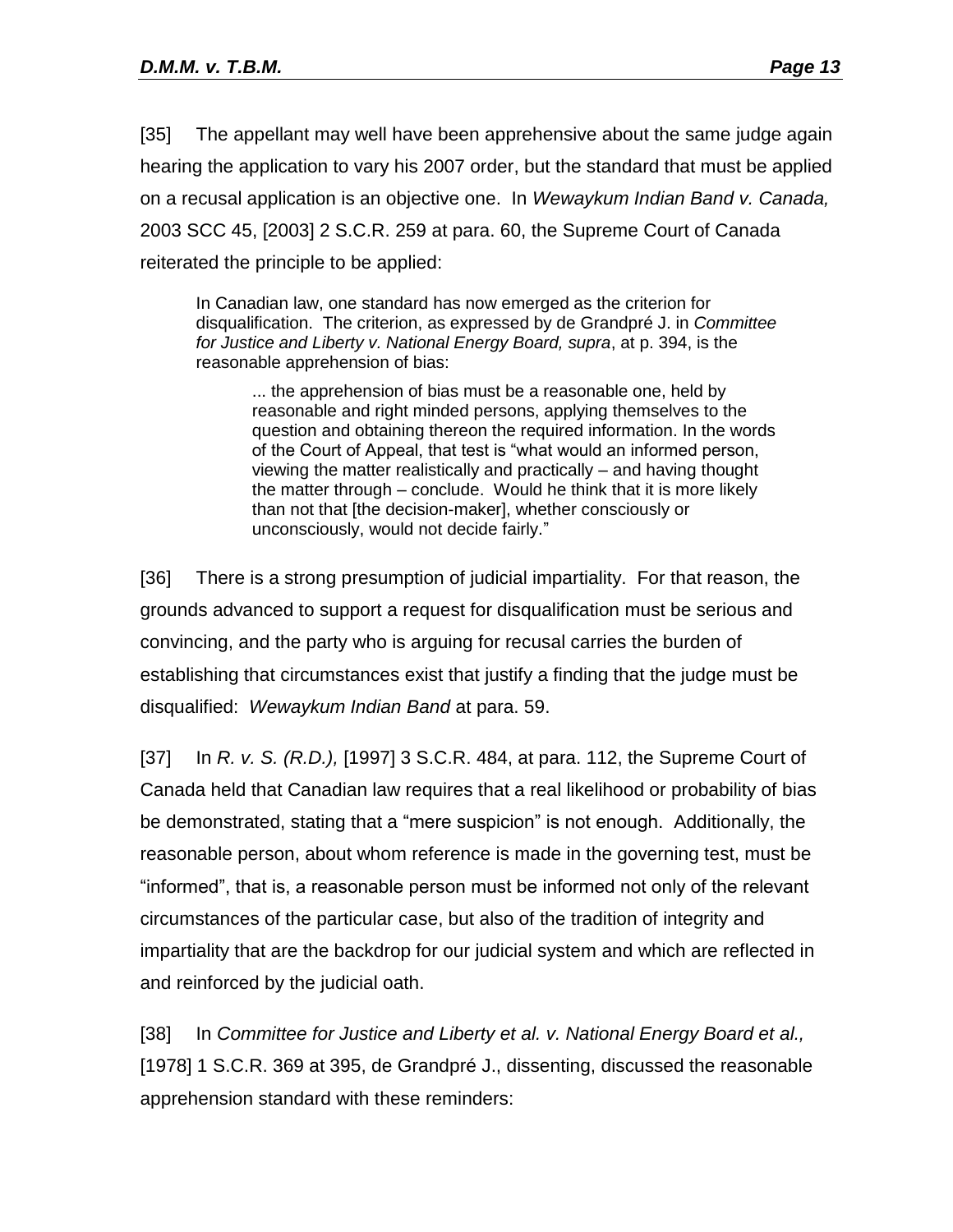… The grounds for this apprehension must, however, be substantial and I entirely agree with the Federal Court of Appeal which refused to accept the suggestion that the test be related to the "very sensitive or scrupulous conscience".

[Emphasis added.]

[39] That an apprehended bias will inexorably flow from a judge's prior involvement in proceedings in which adverse rulings have been made against a litigant is not a defensible proposition. In *R. v. Werner*, 2005 NWTCA 5, 205 C.C.C. (3d) 556, the court stated:

[18] As many cases have noted, therefore, the mere fact that a judge had previously decided adversely a case involving an accused does not create a reasonable apprehension of bias: see, for example, *R. v. Novak*, [1995] B.C.J. No. 1127 (C.A.); *R. v. Teskey*, [1995] A.J. No. 311 (Q.B); *R. v. James*  (2001), 149 C.C.C. (3d) 534 (N.S.C.A.); *R. v. Kochan*, [2001] A.J. No. 555 (Q.B.). The presumption of judicial impartiality prevails in the absence of cogent evidence to the contrary.

[40] In dismissing the appellant's application, Justice Gower referred to the presumption of impartiality and the test for the reasonable apprehension of bias as it was articulated by the Supreme Court of Canada in *Wewaykum Indian Band* at paras. 59-60. He also referred to the observations made by Côté J.A. in *Boardwalk Reit LLP v. Edmonton (City),* 2008 ABCA 176 at paras. 29-30. His summary of the applicable law was correct. Applying the standard stated in *Wewaykum Indian Band* to the material he had before him led the judge to conclude that he ought not to recuse himself. I am unable to say that he erred in law in so declining.

## **Appeal of the Order as to Costs**

[41] The case authorities support the view that the question of whether a judge ought to recuse himself, on an application such as the one brought in this case, can only be decided by that judge: *Kibale v. Canada*, [1991] F.C.J. No. 1014 (T.D.) per Strayer J.

[42] On the application, Justice Gower was not being called upon to make a decision as between the parties and the order he made dismissing the recusal application did not require either party to do, or refrain from doing, anything.